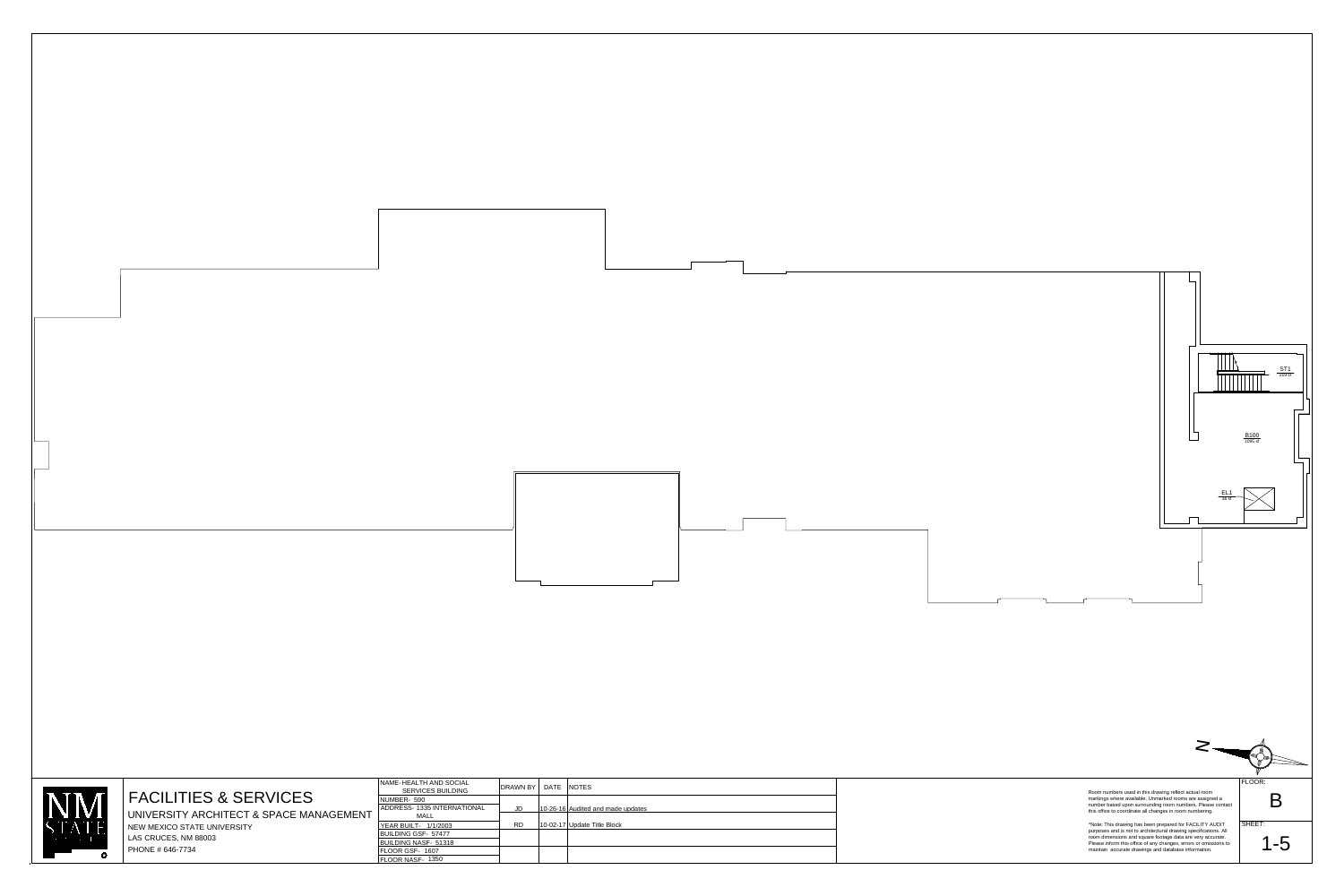

4 **A** 

maintain accurate drawings and database information.

PHONE # 646-7734

| NAME-HEALTH AND SOCIAL<br><b>SERVICES BUILDING</b> | DRAWN BY  | DATE | <b>NOTES</b>                      |
|----------------------------------------------------|-----------|------|-----------------------------------|
| NUMBER- 590                                        |           |      |                                   |
| <b>ADDRESS- 1335 INTERNATIONAL</b>                 | JD        |      | 10-26-16 Audited and made updates |
| <b>MALL</b>                                        |           |      |                                   |
| YEAR BUILT- 1/1/2003                               | <b>RD</b> |      | 10-02-17 Update Title Block       |
| <b>BUILDING GSF- 57477</b>                         |           |      |                                   |
| <b>BUILDING NASF- 51318</b>                        |           |      |                                   |
| <b>FLOOR GSF- 18615</b>                            |           |      |                                   |
| FLOOR NASF- 16522                                  |           |      |                                   |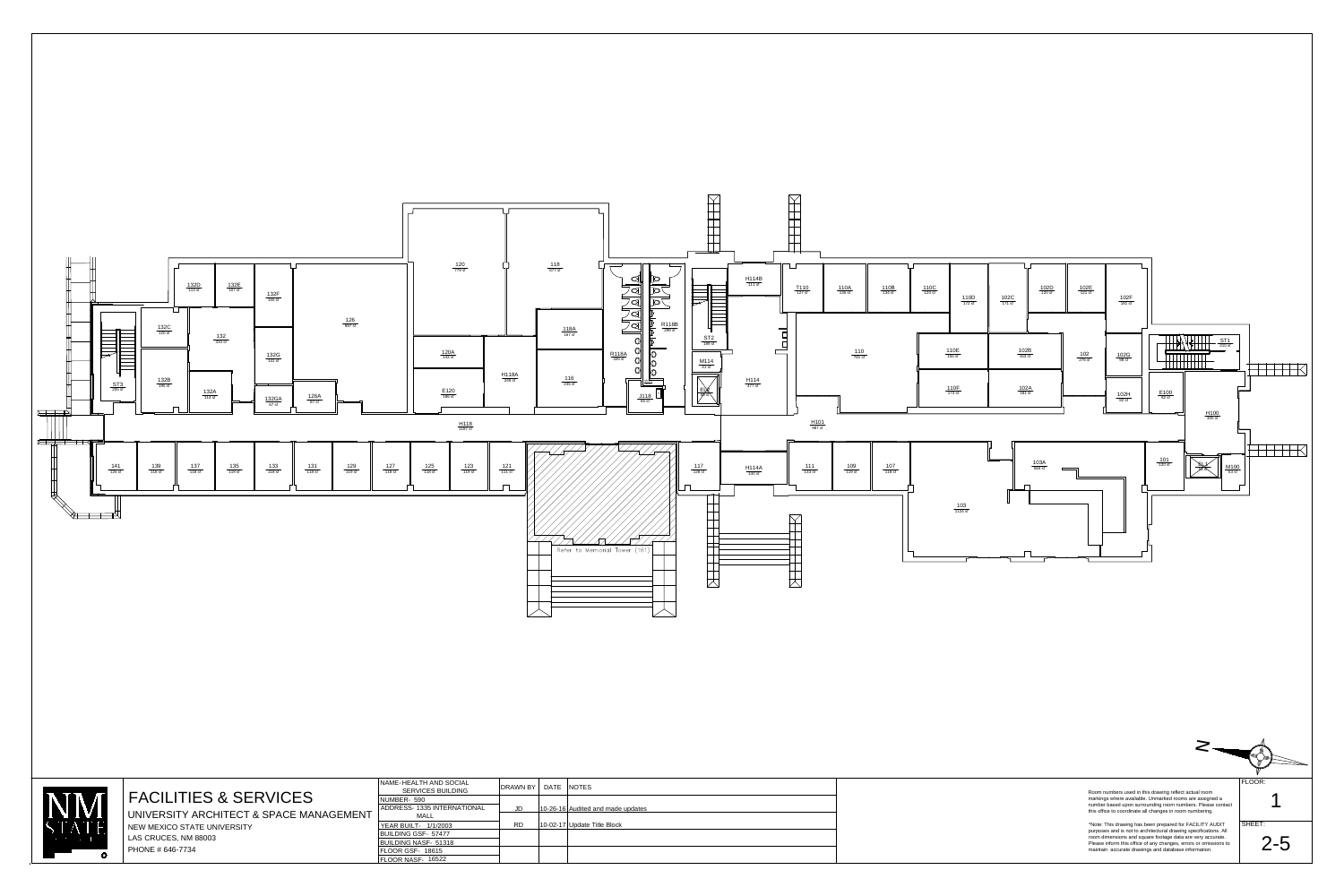| $\overline{\mathbb{F}_2}$               | $\frac{232C}{120 \text{ sf}}$ | $\frac{232D}{113 \text{ sf}}$ | $\frac{232E}{107 \text{ sf}}$<br>$\frac{232}{307 \text{ sf}}$ | $\frac{232F}{155 \text{ sf}}$<br>$\frac{232G}{107 \text{ sf}}$ |                              | $\frac{226}{970 \text{ sf}}$ |                              |                                    | $\frac{220}{975 \text{ sf}}$  |
|-----------------------------------------|-------------------------------|-------------------------------|---------------------------------------------------------------|----------------------------------------------------------------|------------------------------|------------------------------|------------------------------|------------------------------------|-------------------------------|
| $\frac{\mathsf{ST3}}{231\,\mathsf{sf}}$ | $\frac{232B}{195 \text{ sf}}$ | $\frac{232A}{114 \text{ sf}}$ |                                                               | $\frac{232H}{102 \text{ sf}}$                                  |                              | $\frac{226A}{58 \text{ sf}}$ |                              | $\frac{\text{E220}}{\text{83 sf}}$ | $\frac{220A}{100 \text{ sf}}$ |
| $\frac{241}{125 \text{ sf}}$            | $\frac{239}{118 \text{ sf}}$  | $\frac{237}{118 \text{ sf}}$  | $\frac{235}{119 \text{ sf}}$                                  | $\frac{233}{118 \text{ sf}}$                                   | $\frac{231}{118 \text{ sf}}$ | $\frac{229}{119 \text{ sf}}$ | $\frac{227}{118 \text{ sf}}$ | $\frac{225}{118 \text{ sf}}$       | $\frac{223}{119 \text{ sf}}$  |

SHEET: 3-5



\*Note: This drawing has been prepared for FACILITY AUDIT purposes and is not to architectural drawing specifications. All room dimensions and square footage data are very accurate. Please inform this office of any changes, errors or omissions to maintain accurate drawings and database information.



Room numbers used in this drawing reflect actual room markings where available. Unmarked rooms are assigned a number based upon surrounding room numbers. Please contact this office to coordinate all changes in room numbering.

FACILITIES & SERVICES

UNIVERSITY ARCHITECT & SPACE MANAGEMENT NEW MEXICO STATE UNIVERSITY LAS CRUCES, NM 88003 PHONE # 646-7734

FLOOR:

NAME-HEALTH AND SOCIAL BUILDING NASF-51318 BUILDING GSF-57477 YEAR BUILT-1/1/2003 ADDRESS- 1335 INTERNATIONAL NUMBER-590 FLOOR NASF-16490 FLOOR GSF-18334 SERVICES BUILDING MALL

|             | DRAWN BY   DATE | <b>NOTES</b>                      |
|-------------|-----------------|-----------------------------------|
| <b>ONAL</b> | JD              | 10-26-16 Audited and made updates |
|             | <b>RD</b>       | 10-02-17 Update Title Block       |
|             |                 |                                   |
|             |                 |                                   |

2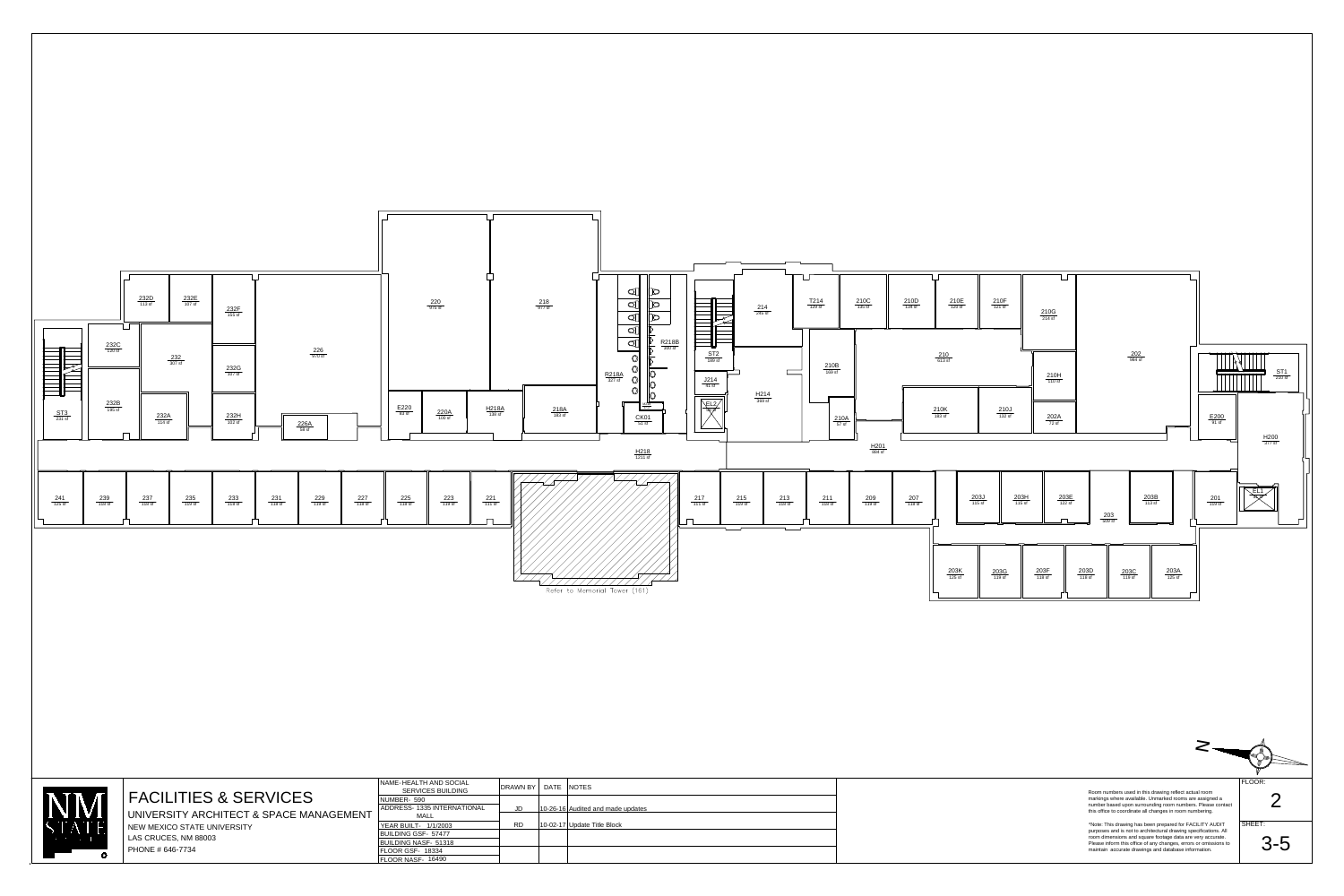

 $\mathbf{A}$  $\sum$ NIVERSIT'  $\bigcirc$ 

SHEET: 3

\*Note: This drawing has been prepared for FACILITY AUDIT purposes and is not to architectural drawing specifications. All room dimensions and square footage data are very accurate. Please inform this office of any changes, errors or omissions to maintain accurate drawings and database information.

Room numbers used in this drawing reflect actual room markings where available. Unmarked rooms are assigned a number based upon surrounding room numbers. Please contact this office to coordinate all changes in room numbering.

## FACILITIES & SERVICES

UNIVERSITY ARCHITECT & SPACE MANAGEMENT NEW MEXICO STATE UNIVERSITY LAS CRUCES, NM 88003 PHONE # 646-7734

FLOOR:

 $\overline{\bm{\mathsf{X}}}$ 

| NAME-HEALTH AND SOCIAL<br><b>SERVICES BUILDING</b> | DRAWN BY  | DATE | <b>NOTES</b>                      |
|----------------------------------------------------|-----------|------|-----------------------------------|
| NUMBER- 590                                        |           |      |                                   |
| <b>ADDRESS- 1335 INTERNATIONAL</b>                 | JD        |      | 10-26-16 Audited and made updates |
| <b>MALL</b>                                        |           |      |                                   |
| YEAR BUILT- 1/1/2003                               | <b>RD</b> |      | 10-02-17 Update Title Block       |
| <b>BUILDING GSF- 57477</b>                         |           |      |                                   |
| BUILDING NASF- 51318                               |           |      |                                   |
| <b>FLOOR GSF- 18352</b>                            |           |      |                                   |
| FLOOR NASF- 16484                                  |           |      |                                   |

4-5